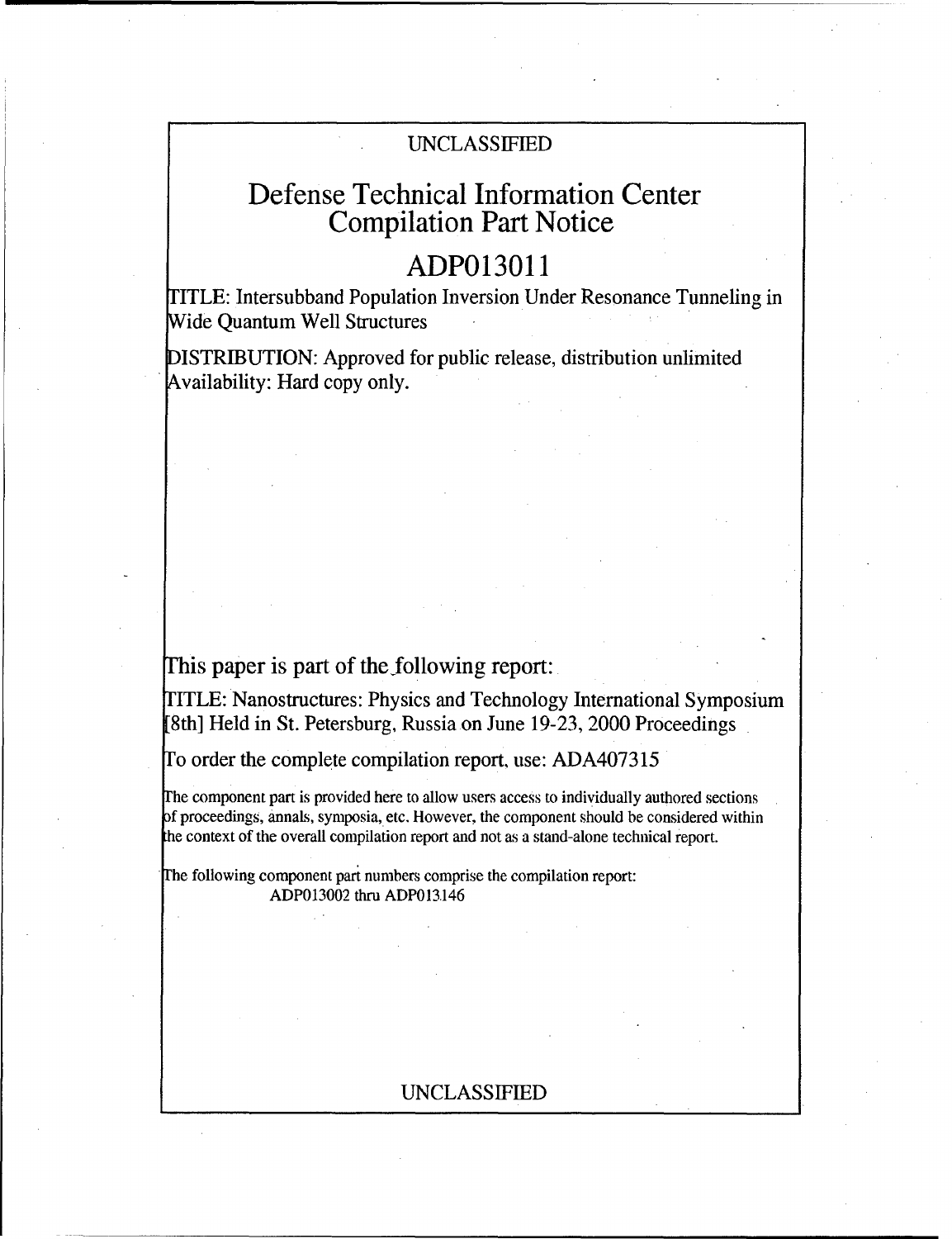8th Int. Symp. "Nanostructures: Physics and Technology" **LOED.09p** St Petersburg, Russia, June 19-23, 2000 © 2000 loffe Institute

# Intersubband population inversion under resonance tunneling in wide quantum well structures

*Yu. A. Mityagin,* V. N. Murzin, **1.** P. Kazakov, V. A. Chuenkov, A. L. Karuzskii, A. V. Perestoronin, A. A. Pishchulin and L. Yu. Shchurova

P. N. Lebedev Physical Institute, Leninsky pr. 53, 117924 Moscow, Russia

Abstract. Theoretical estimates and the results of vertical transport and optical investigations in GaAs/AIGaAs structures show that resonant tunneling can lead efficiently to selective depopulation of the levels, resulting in a population inversion and possible stimulated emission due to intersubband transitions between the lowest states in wide-quantum-well structures.

The recent investigations of intersubband infrared quantum cascade and quantum fountain lasers make a considerable step in nanostructure physics development but as to the far infrared range the problem has not been yet solved. In this paper we discuss a version of a far-infrared resonant tunneling laser based on the intersubband transitions in wide quantum well structures (WQWS) with the energy spacing between the two lowest states below the longitudinal-optic (LO) phonon energy. The population inversion is achieved due to the difference in scattering relaxation processes between the lowest states with or without LO phonon emission, and via the selective removal of carriers from the ground state by use of resonant tunneling to the neighboring quantum well **[1,** 2].

On the base of vertical transport and optical investigation of the structures the relaxation life-time and resonant tunneling rate values as well as the. intersubband optical absorption and amplification and the other characteristics are discussed revealing the possibility of intersubband population inversion and far-infrared stimulated emission in the systems. The analysis of the intersubband relaxation in quantum wells is based on the theoretical approach resulting in the analytical expressions for optical phonons, acoustic phonons and electrically charged impurities scattering rates. The vertical transport and photoluminescence investigations are carried out in  $GaAs/Al<sub>0.3</sub>Ga<sub>0.7</sub>As superlattices and asymmetric multi$ ple quantum well modeling structures with central well of width  $d_w = 25$  nm  $(\epsilon_1 = 7,$  $\epsilon_2$  = 29,  $\epsilon_3$  = 64,  $\epsilon_4$  = 113,  $\epsilon_5$  = 173 meV, the lasing transition wave lengths around 60  $\mu$ m [1, 2]) revealing the incoherent behavior of the resonant tunneling when it is combined with a relaxation process, resulting in the essential dependence of the tunneling time on the relaxation rate. The space charge effects are demonstrated resulting in disalignment of the resonant states and transformation of the whole resonant tunneling structure under electrical fields, which change dramatically the rate characteristics of resonant tunneling. The experimental evidence of the resonant tunneling as an effective way for selective redistribution of carriers resulting in population inversion throughout the lowest subbands in wide quantum well structure is shown.

## Scattering relaxation carrier life-times

The experimentally confirmed theoretical estimates show that in structures considered the optic-phonon carrier relaxation between excited states results in  $\tau^{opt} \approx 0.5$  ps while the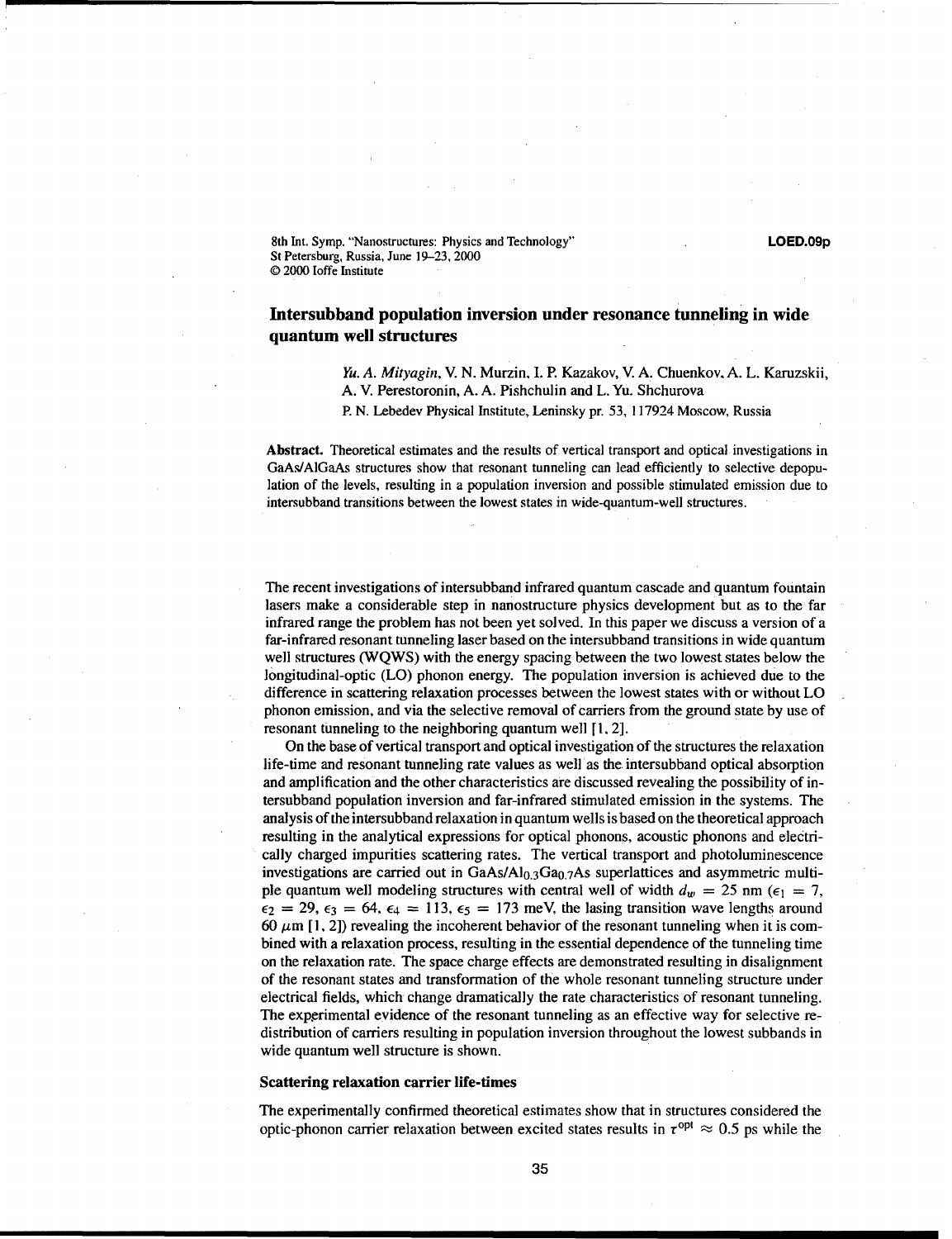acoustic-phonon intersubband relaxation between the first excited and the ground states results in  $\tau_{12}^{\text{ac}} \approx 300$  ps at low temperatures [3, 4]. This value strongly decreases in electric field due to ionized-impurity scattering. The estimates of  $\tau_{12}$  due to ionized-impurity scattering, were made in analytical form taking into account the screening effect by free electrons that, as was shown, plays a noticeable role in structures with rather wide wells. The interaction between an electron and an ionized impurity scatterer centered at  $z = z_i$ was described by a potential  $\phi(\rho, z, z_i)$  which has been found in quasi-two-dimensional approximation from Poisson's equations *(qo* is reciprocal screening length, z is distance from the ionized impurity in-grown direction). The results of calculation with use of a standard program for computation of the probabilities of intersubband transitions for unscreened ( $q_0 = 0$ ) and screened ionized impurities in GaAs/Al<sub>0.3</sub>Ga<sub>0.7</sub>As quantum wells  $(d_w = 25 \text{ nm}, d_b = 4 \text{ nm}, N_s = 10^{10} \text{ cm}^{-2}, T = 4.2 \text{ K})$  are presented to show that the relaxation time increases noticeably due to screening, decreases distinctly with increasing the well width, depending strongly on the impurity center location in the well. The  $\tau_{21}^{imp}$ values in uniformly doped wells averaged over the impurity positions are about  $40^\circ$  ps  $(N_d = 10^{16} \text{ cm}^{-3}$ ,  $N_s = 10^{10} \text{ cm}^{-2}$ ) which can be increased using the selective doping (in the well center where the square of the wave function in the first excited state goes to zero). It can be shown that the electron-electron scattering does not play a decisive role in the situation [5].

## Resonant coherent and incoherent tunneling rates and selectivity in structures with broadened energy levels

In view of the estimates the problem of resonant tunneling becomes to be the very important and calls for particular attention. The experiments show that the resonant tunneling times usually estimated from the energy-level splitting  $\tau_{\text{tun}}^{\text{coherent}} \cong \hbar/\delta \epsilon_{\text{split}}$  are as a rule essentially longer. The main reason is the necessity of taking into account the level widths which can be caused, in particular, by carrier relaxation in neighboring well. that makes the tunneling process incoherent. According with the nonstationary quantum perturbation theory the resonant tunneling combined with the fast relaxation process in neighboring well has [6, 7] as a result:

$$
\tau_{\text{tun}}^{\text{incoherent}} \cong \tau^{\text{opt}} + \frac{\hbar}{\delta \epsilon_{\text{split}}} \left( \frac{\gamma}{\delta \epsilon_{\text{split}}} \right) \frac{\Delta \epsilon^2 + \gamma^2}{\gamma^2} \tag{1}
$$

where  $\Delta \epsilon$  is mismatch of the resonant levels,  $g$  — half-width of the final tunneling level. The value  $\tau_{\text{tun}}$  under exact resonance is proportional to  $\delta \epsilon_{\text{split}}^2$  and increase with increasing of the level width as  $\gamma/\delta \epsilon_{split}$ . The experimental vertical transport and photoluminescence investigations are presented [2] to be consistent with (1) resulting in the values  $\tau_{\text{tun}}$  for tunneling transitions  $\epsilon_1 \rightarrow \epsilon_2$  in the modeling structure of about 30 ps ( $d_B = 6$  nm), 10 ps  $(d_B = 4 \text{ nm})$ , 3 ps  $(d_B = 2 \text{ nm})$  based on the calculated  $\delta \epsilon_{split} = 0.5$ , 1 and 3 meV.

It is shown with use of the far infrared emission [9], photoluminescence and vertical transport investigations [1, 2] that the lowest subbands are manifested separately in superlattices with  $d \leq 35$  nm (the lowest level widths are of order 1–2 meV) revealing the proof that the resonant tunneling can be used for selective depopulation of the lowest levels leading to a population inversion in the structures.

### Space charge mismatching of resonant levels in electric fields

The vertical transport measurements are presented **to** reveal a large variety of the effects that extremely change the resonant tunneling behavior and the electrical properties of the